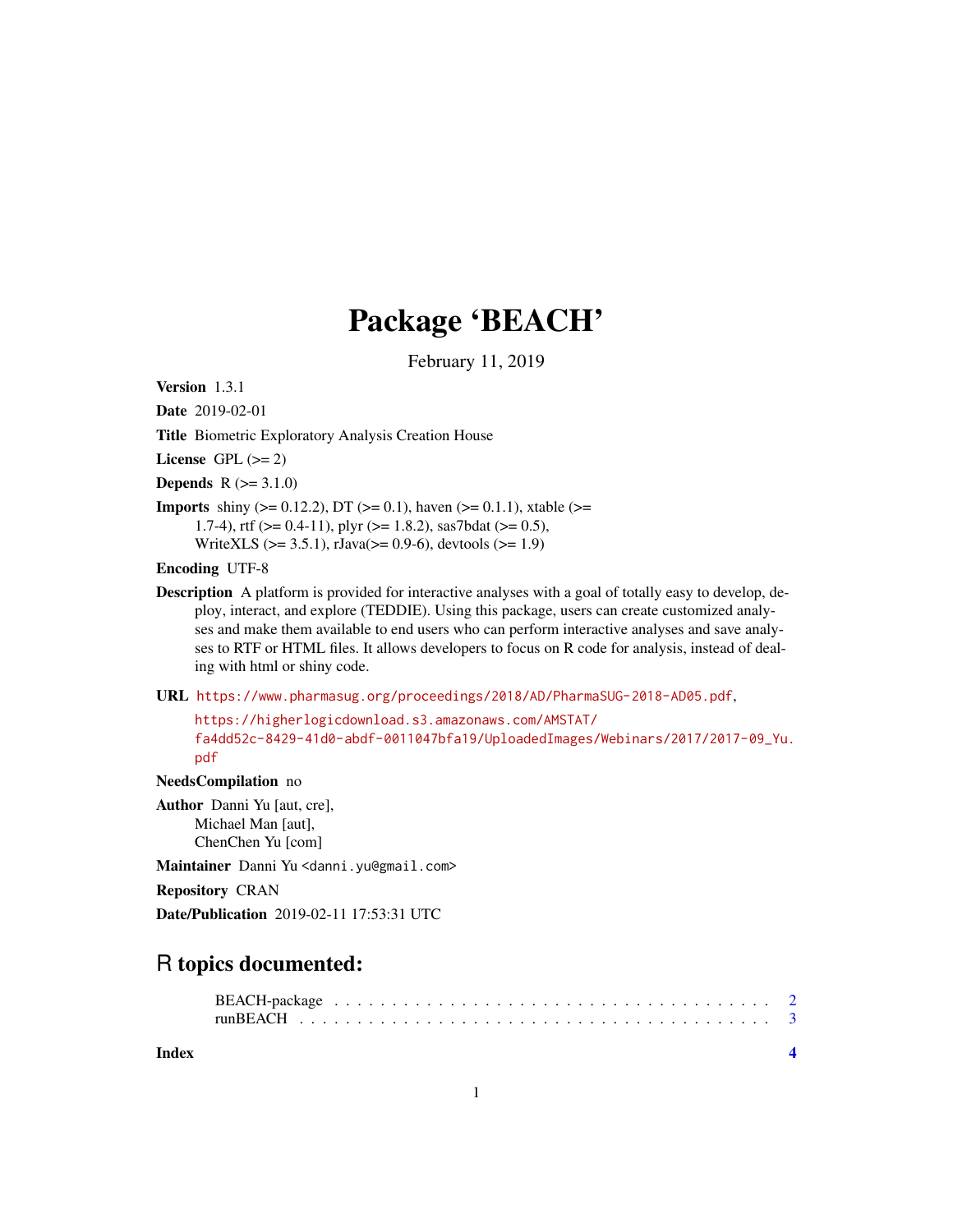<span id="page-1-0"></span>BEACH-package *Biometric Exploratory Analysis Creation House Biometric Exploratory Analysis Creation House*

#### Description

A platform is provided for interactive analyses with a goal of totally easy to develop, deploy, interact, and explore (TEDDIE). Using this package, users can create customized analyses and make them available to end users who can perform interactive analyses and save analyses to RTF or HTML files. It allows developers to focus on R code for analysis, instead of dealing with html or shiny code. A platform is provided for interactive analyses with a goal of totally easy to develop, deploy, interact, and explore (TEDDIE). Using this package, users can create customized analyses and make them available to end users who can perform interactive analyses and save analyses to RTF or HTML files. It allows developers to focus on R code for analysis, instead of dealing with html or shiny code.

#### Details

The DESCRIPTION file:

| Package:    | <b>BEACH</b>                                                                                                                    |
|-------------|---------------------------------------------------------------------------------------------------------------------------------|
| Version:    | 1.3.1                                                                                                                           |
| Date:       | 2019-02-01                                                                                                                      |
| Title:      | <b>Biometric Exploratory Analysis Creation House</b>                                                                            |
|             | Authors@R: c(person("Danni Yu", role=c("aut", "cre"), email="danni.yu@gmail.com"), person("Michael Man", role=c("au             |
| License:    | $GPL$ $(>=2)$                                                                                                                   |
| Depends:    | $R$ ( $> = 3.1.0$ )                                                                                                             |
| Imports:    | shiny (>= 0.12.2), DT (>= 0.1), haven (>= 0.1.1), xtable (>= 1.7-4), rtf (>= 0.4-11), plyr (>= 1.8.2), sas7bdat (:              |
| Encoding:   | UTF-8                                                                                                                           |
|             | Description: A platform is provided for interactive analyses with a goal of totally easy to develop, deploy, interact, and expl |
| URL:        | https://www.pharmasug.org/proceedings/2018/AD/PharmaSUG-2018-AD05.pdf, https://higherlogicdownload.                             |
| Author:     | Danni Yu [aut, cre], Michael Man [aut], ChenChen Yu [com]                                                                       |
| Maintainer: | Danni Yu <danni.yu@gmail.com></danni.yu@gmail.com>                                                                              |

Index of help topics:

| BEACH-package | Biometric Exploratory Analysis Creation House |  |  |
|---------------|-----------------------------------------------|--|--|
|               | Biometric Exploratory Analysis Creation House |  |  |
| runBEACH      | Run the BEACH app                             |  |  |

#### Author(s)

Danni Yu and Michael Man NA

Maintainer: NA Danni Yu <danni.yu@gmail.com>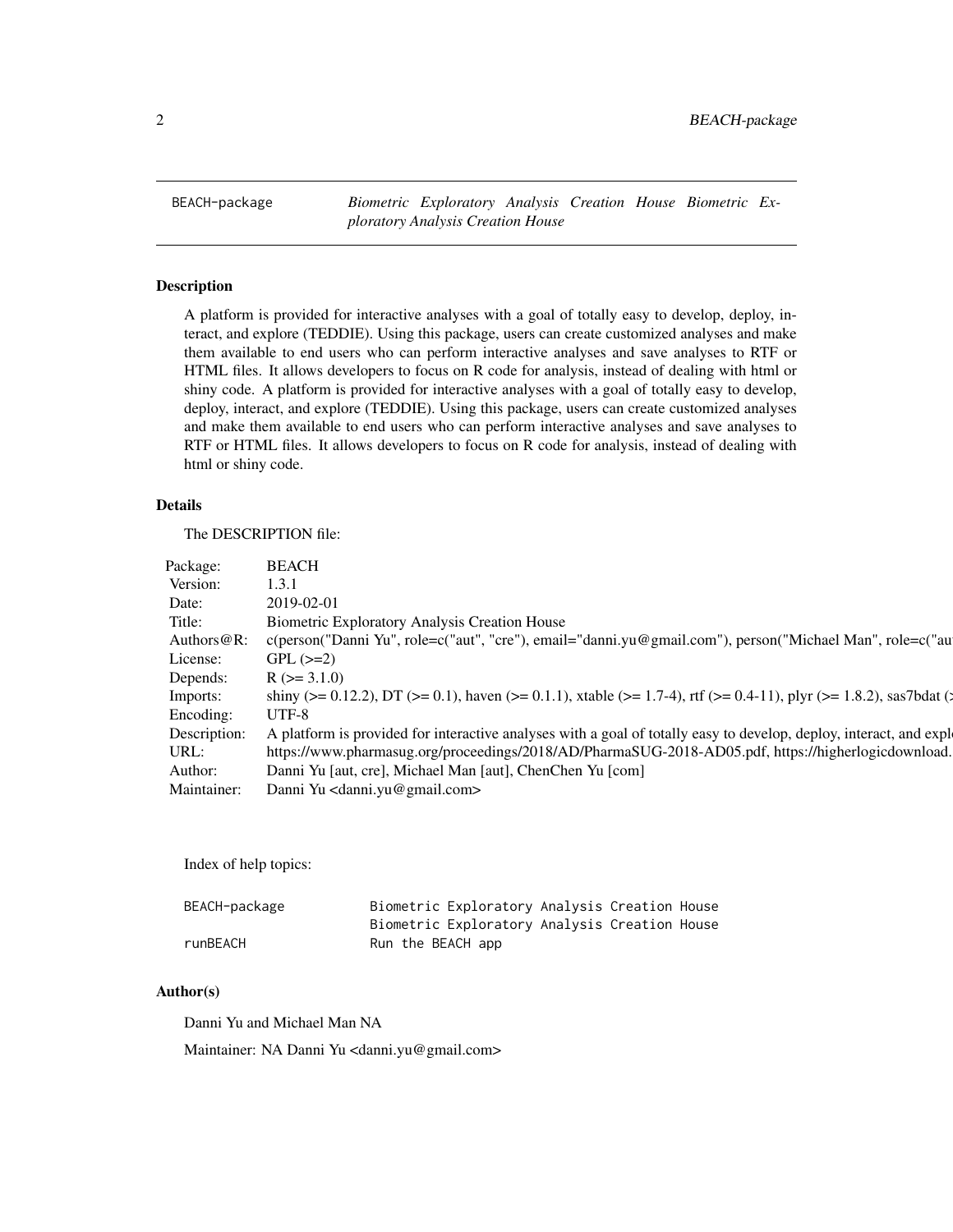#### <span id="page-2-0"></span>runBEACH 3

#### Examples

# runBEACH()

runBEACH *Run the BEACH app*

#### Description

The web interface will be automatically load after running the function.

#### Usage

runBEACH()

#### Author(s)

Danni Yu

#### Examples

```
#Install a github package that is capable to import compressed sas7bdat files.
#if(!"sas7bdat.parso" %in% installed.packages())
# devtools::install_github('BioStatMatt/sas7bdat.parso', force=TRUE)
#
#runBEACH()
```